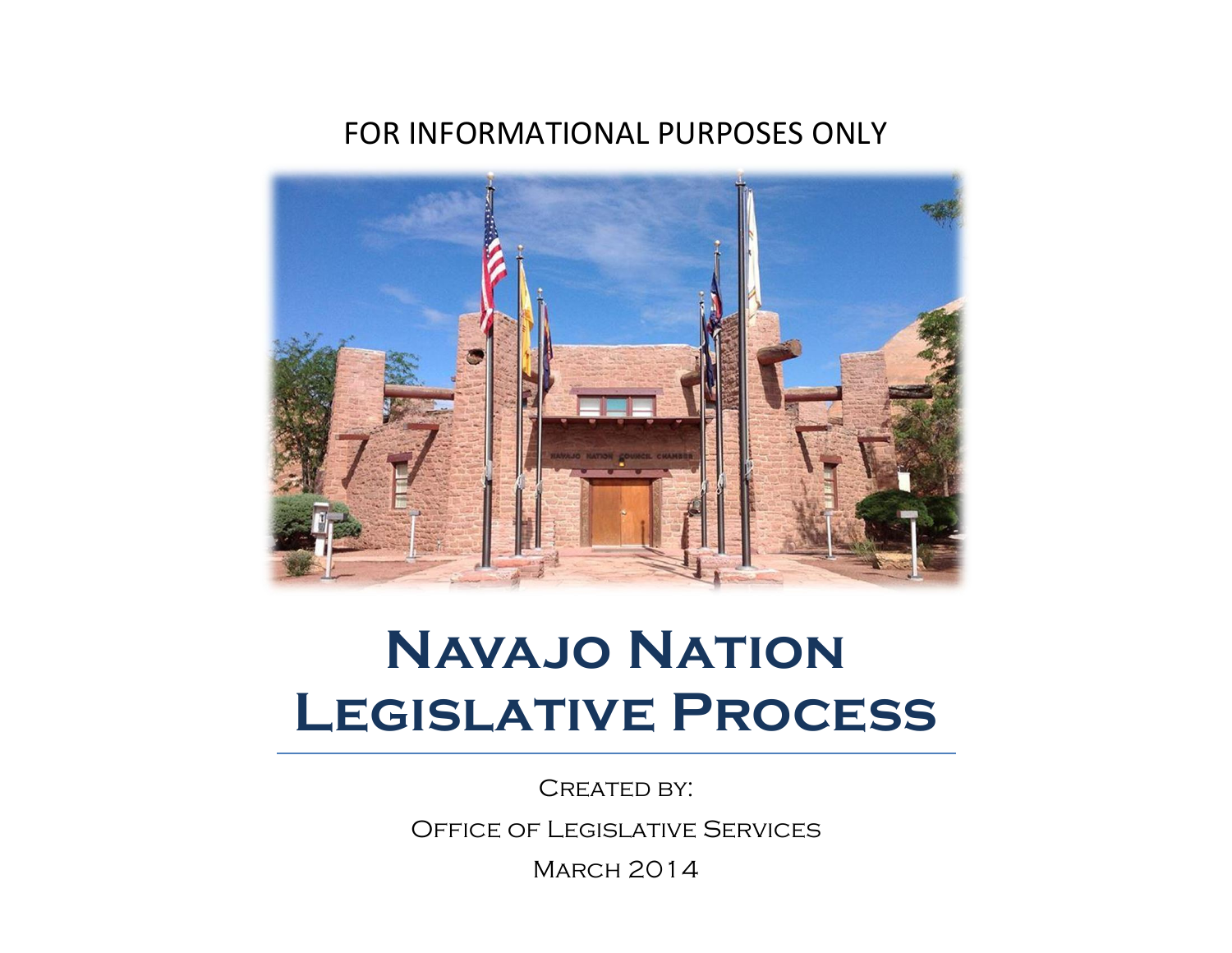#### LEGISLATIVE PROCESS INDEX

| <b>FLOW CHART</b>  |                                                   |
|--------------------|---------------------------------------------------|
| <b>STEP ONE:</b>   | <b>DRAFTING LEGISLATION</b>                       |
| <b>STEP TWO:</b>   | OFFICE OF LEGISLATIVE SERVICES LEGISLATION INTAKE |
| <b>STEP THREE:</b> | OFFICE OF THE SPEAKER REVIEW                      |
| <b>STEP FOUR:</b>  | <b>DIGITAL DISTRIBUTION OF LEGISLATION</b>        |
| <b>STEP FIVE:</b>  | <b>INITIATE LEGISLATION PUBLIC COMMENT</b>        |
| <b>STEP SIX:</b>   | <b>PUBLIC COMMENT REVIEW PROCESS</b>              |
| <b>STEP SEVEN:</b> | <b>STANDING COMMITTEE ASSIGNMENTS</b>             |
| <b>STEP EIGHT:</b> | NAVAJO NATION COUNCIL LEGISLATIVE PROCEDURE       |
| <b>STEP NINE:</b>  | <b>VETOED LEGISLATION PROCEDURE</b>               |
|                    | LEGISLATIVE BRANCH CONTACT INFORMATION            |

FOR INFORMATIONAL PURPOSES ONLY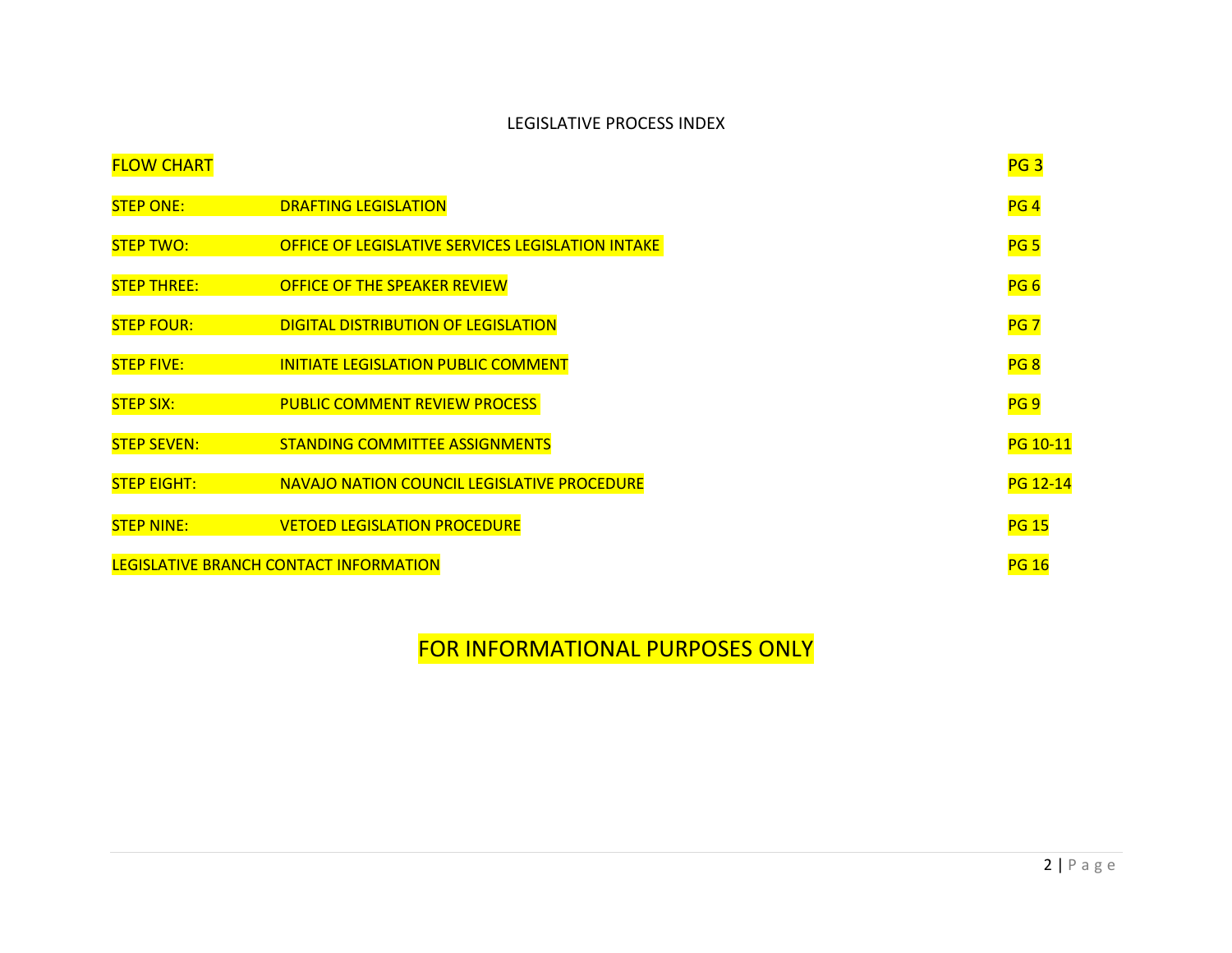#### LEGISLATIVE PROCESS FLOW CHART

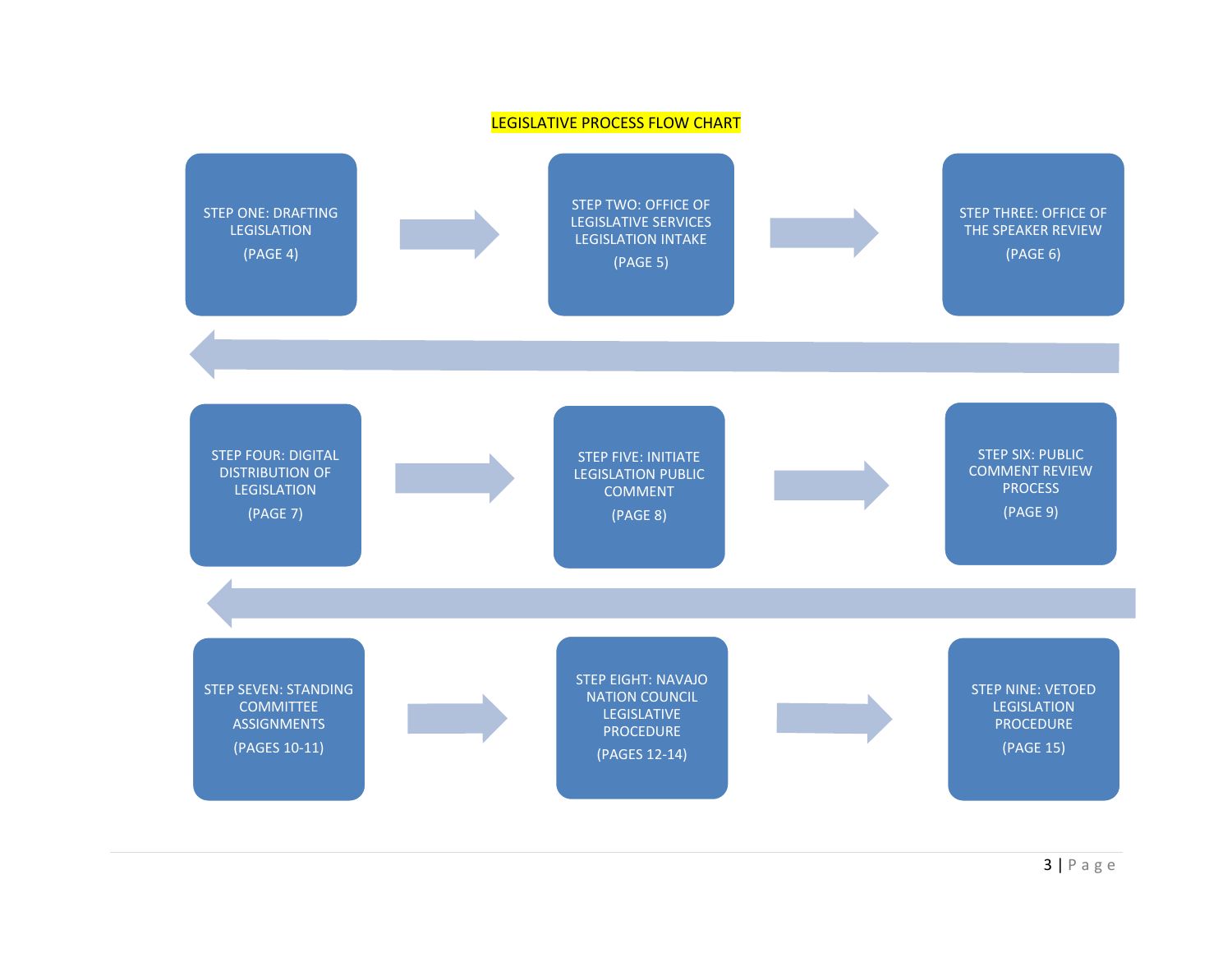#### STEP ONE: DRAFTING LEGISLATION

| Initiate Legislation Sponsorship *                                                                                                                                        | <b>COUNCIL DELEGATE</b>    |
|---------------------------------------------------------------------------------------------------------------------------------------------------------------------------|----------------------------|
| Delegate submits a OLC Service Request Form to Office of Legislative<br>Counsel (OLC) to draft proposed Legislation; form is provided by Office<br>of Legislative Council | <b>COUNCIL DELEGATE</b>    |
| Research history of existing laws (federal, state, county, tribal) for legal<br>sufficiency                                                                               | <b>LEGISLATIVE COUNSEL</b> |
| Draft proposed Legislation in a proper codified format                                                                                                                    | <b>LEGISLATIVE COUNSEL</b> |
| Reviews and accepts drafted proposed Legislation                                                                                                                          | <b>COUNCIL DELEGATE</b>    |
| Delegate signs proposed Legislation                                                                                                                                       | <b>COUNCIL DELEGATE</b>    |

\*Legislation may have more than one council delegate for sponsorship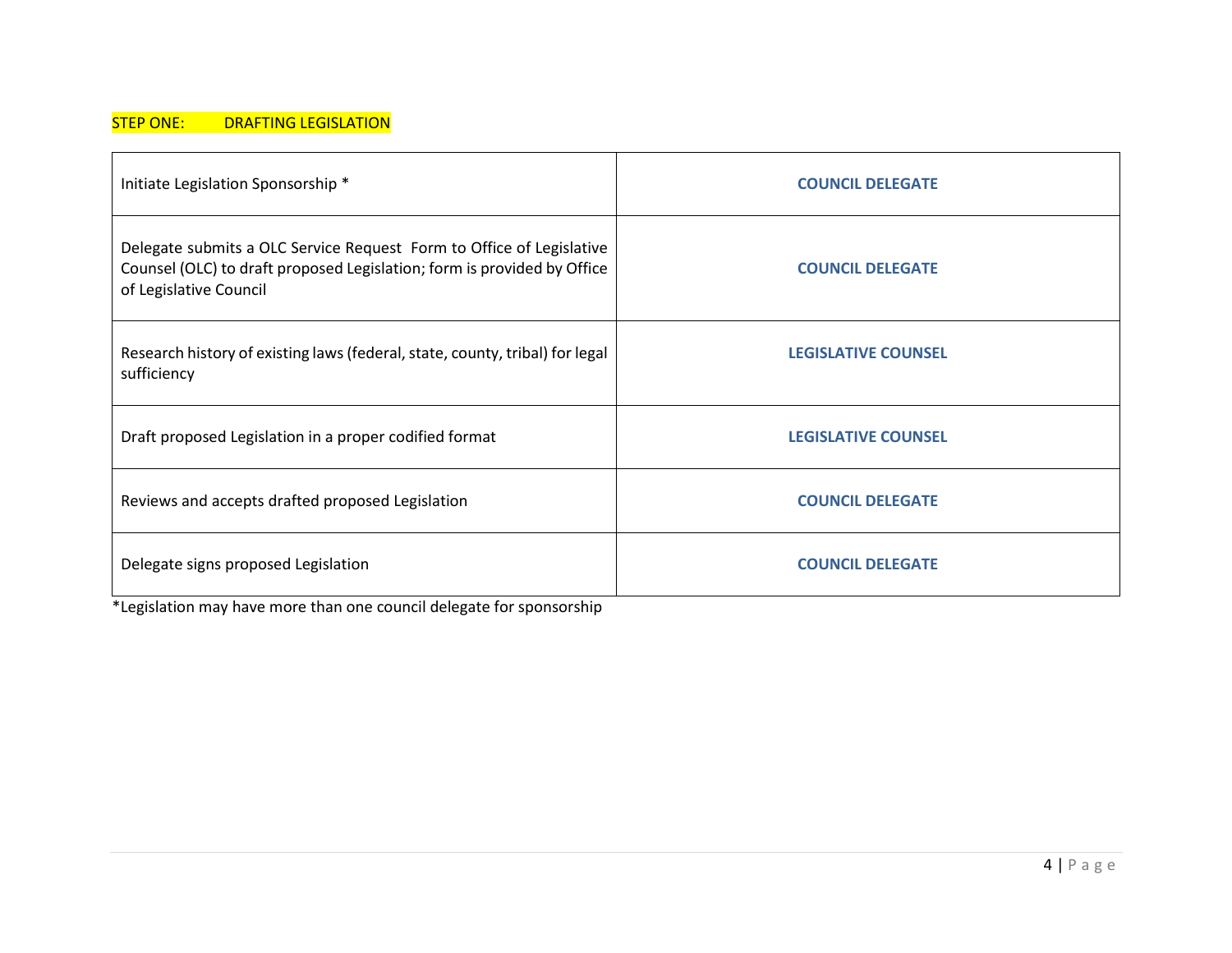| Sponsoring Delegate submits proposed Legislation, with original<br>signature, to OLS Director or Legislative Policy Analyst                              | <b>OFFICE OF LEGISLATIVE SERVICES DIRECTOR OF LEGISLATIVE POLICY</b><br><b>ANALYST</b> |
|----------------------------------------------------------------------------------------------------------------------------------------------------------|----------------------------------------------------------------------------------------|
| Legislative Policy Analyst reviews Legislation for accuracy. Should<br>document have discrepancies, Legislation will be referred back to OLC.            | <b>LEGISLATIVE POLICY ANALYST</b>                                                      |
| Legislative Review Secretary or designee assigns the legislative tracking<br>number; creates tracking form and drafts committee assignment<br>memorandum | <b>LEGISLATIVE REVIEW SECRETARY</b>                                                    |
| Deliver Legislation and draft memorandum to Office of the Speaker                                                                                        | <b>LEGISLATIVE REVIEW SECRETARY</b>                                                    |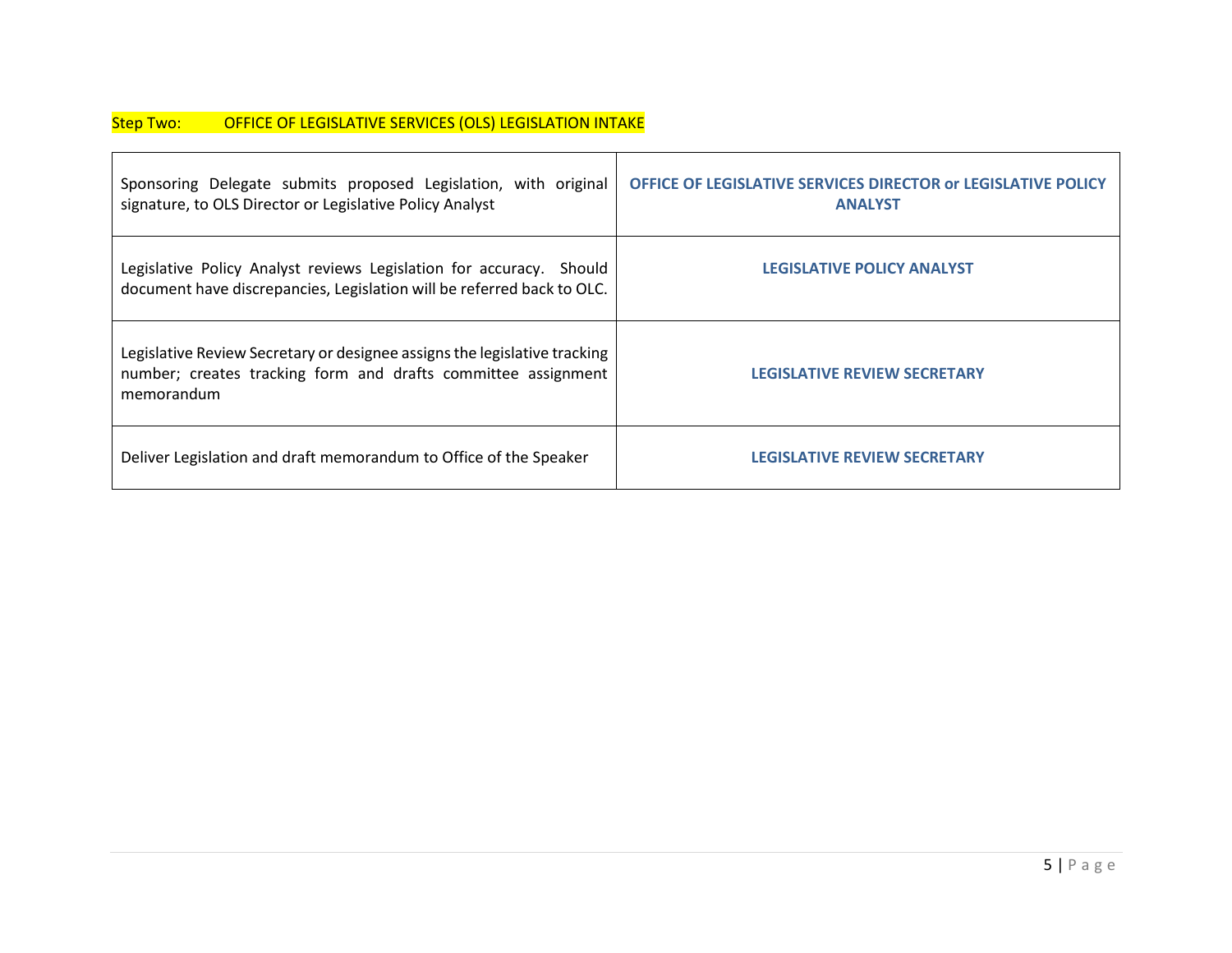#### Step Three: OFFICE OF THE SPEAKER REVIEW

| Executive Assistant signs tracking form to acknowledge delivery of<br>Legislation                       | <b>OFFICE OF THE SPEAKER</b>          |
|---------------------------------------------------------------------------------------------------------|---------------------------------------|
| Speaker or designee reviews Legislation                                                                 | <b>OFFICE OF THE SPEAKER</b>          |
| Speaker signs Committee Assignment memorandum, stamps<br>legislation and finalizes committee assignment | <b>OFFICE OF THE SPEAKER</b>          |
| Return Legislation to OLS                                                                               | <b>OFFICE OF THE SPEAKER</b>          |
| LELGISLATIVE PROCESS BEGINS                                                                             | <b>OFFICE OF LEGISLATIVE SERVICES</b> |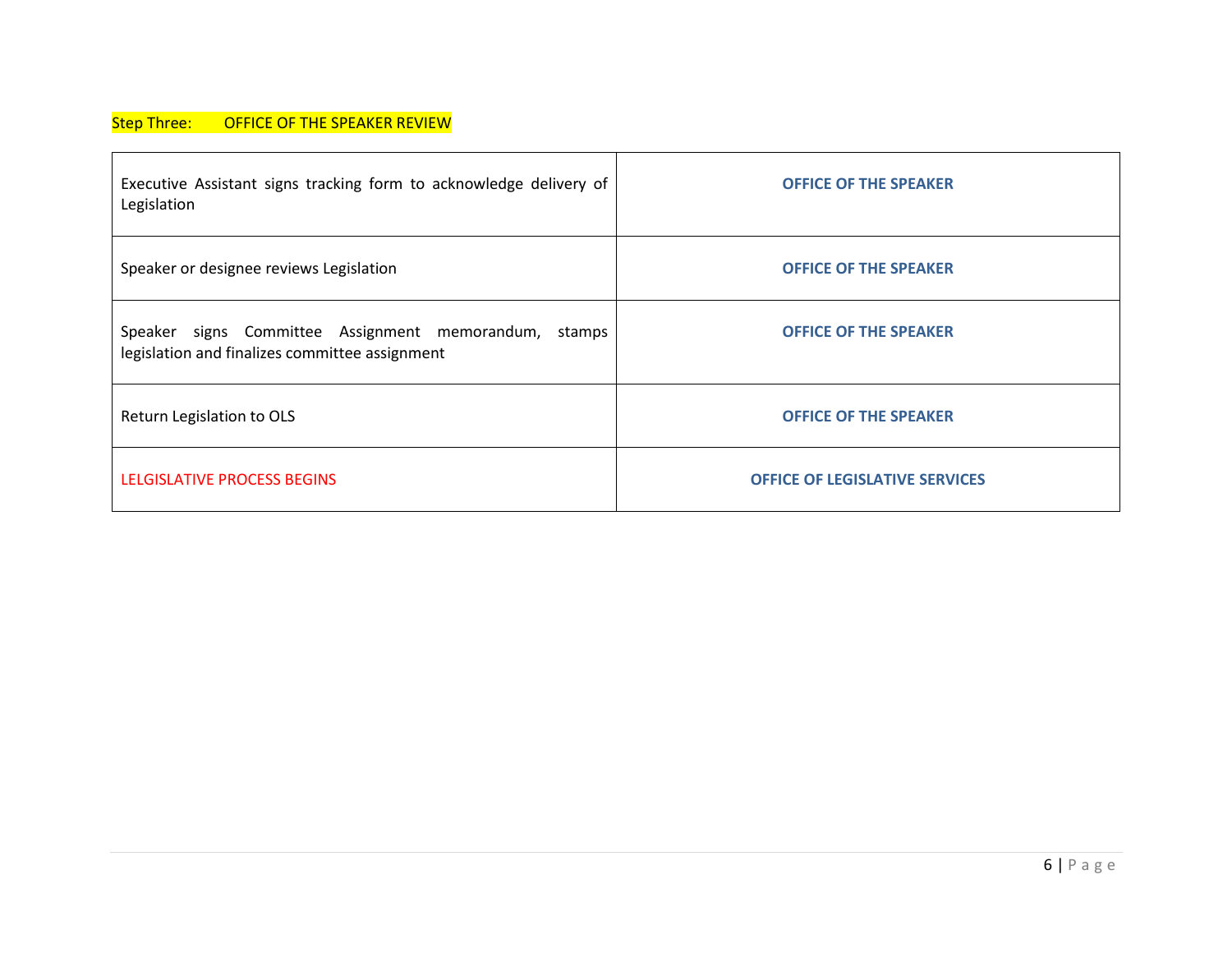| Legislative Review Secretary scans complete legislation, including all<br>exhibits, and emails to OLS Director and Policy Analyst                                                                                                                                                            | <b>LEGISLATIVE REVIEW SECRETARY</b>                                             |
|----------------------------------------------------------------------------------------------------------------------------------------------------------------------------------------------------------------------------------------------------------------------------------------------|---------------------------------------------------------------------------------|
| OLS Director or Legislative Policy Analyst distributes digital copies,<br>including exhibits, of the proposed resolution to the Office of the<br>President, Office of the Attorney General, Office of the Controller,<br>Office of Management and Budget and all Executive Branch Directors* | OFFICE OF LEGISLATIVE SERVICES DIRECTOR or LEGISLATIVE POLICY<br><b>ANALYST</b> |
| Any exhibits or materials determined by the Navajo Nation<br>Department of Justice or OLC to be confidential shall be properly<br>marked "confidential" and shall not be placed on the website or<br>otherwise released                                                                      |                                                                                 |

\*Function delegated to Office of Legislative Services by Office of the Speaker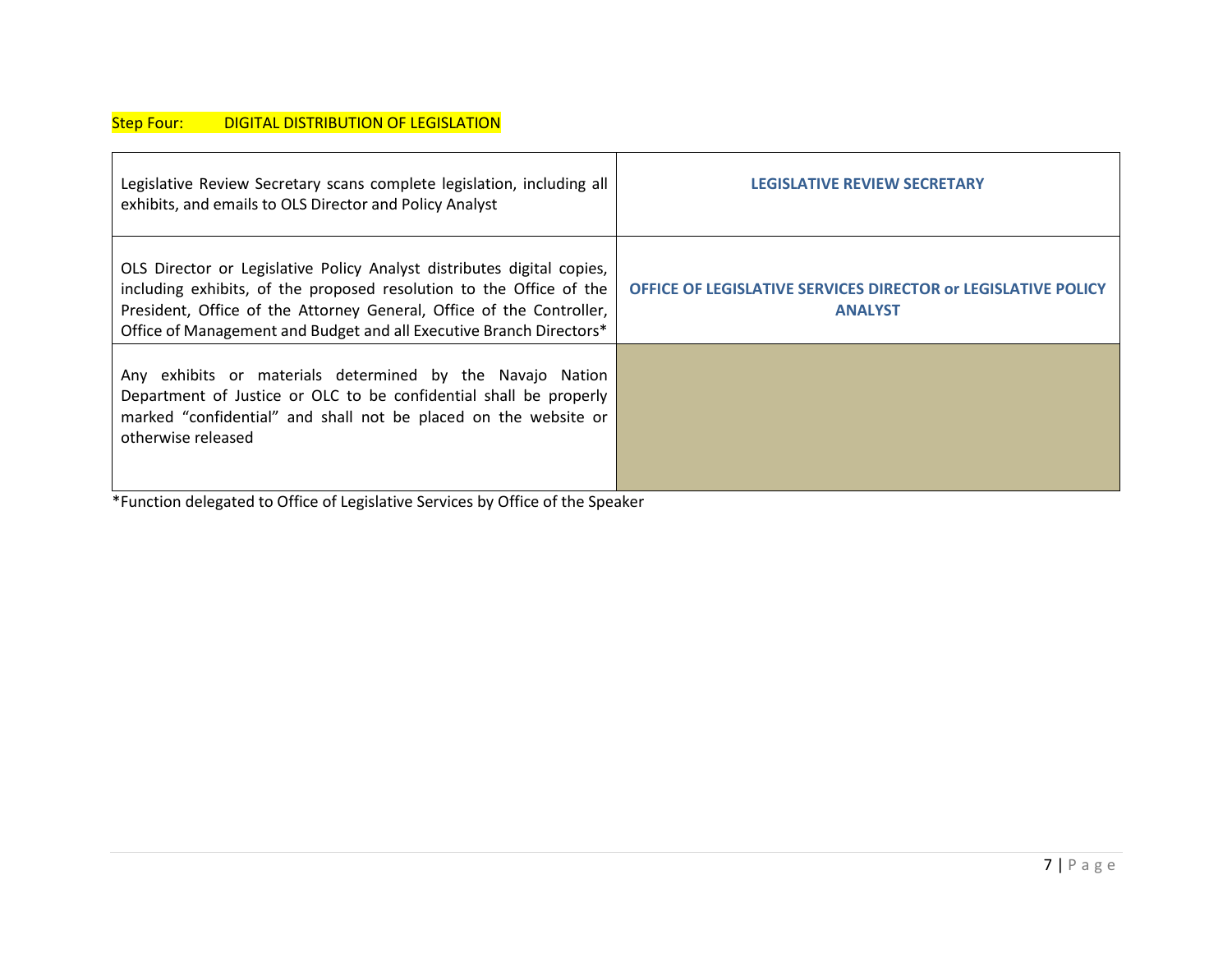#### Step Five: **INITIATE LEGISLATION PUBLIC COMMENT**

| Scan Legislation Summary Sheet and drafted proposed Resolution                                        | <b>LEGISLATIVE REVIEW SECRETARY</b>       |
|-------------------------------------------------------------------------------------------------------|-------------------------------------------|
| Legislative Review Secretary forwards to Legislative Information<br>Technology for posting to website | <b>LEGISLATIVE REVIEW SECRETARY</b>       |
| Legislative Information Technology creates Internet Public Review<br><b>Publication form</b>          | <b>LEGISLATIVE INFORMATION TECHNOLOGY</b> |
| Technology<br>website,<br>Legislative<br>Information<br>posts<br>to<br>www.navajonationcouncil.org    | <b>LEGISLATIVE INFORMATION TECHNOLOGY</b> |
| Legislative Information Technology sends confirmation email to OLS<br>and Office of the Speaker       | <b>LEGISLATIVE INFORMATION TECHNOLOGY</b> |
| LEGISLATION ON FIVE DAY HOLD*                                                                         |                                           |

\*Five day hold period begins the day after posting on the website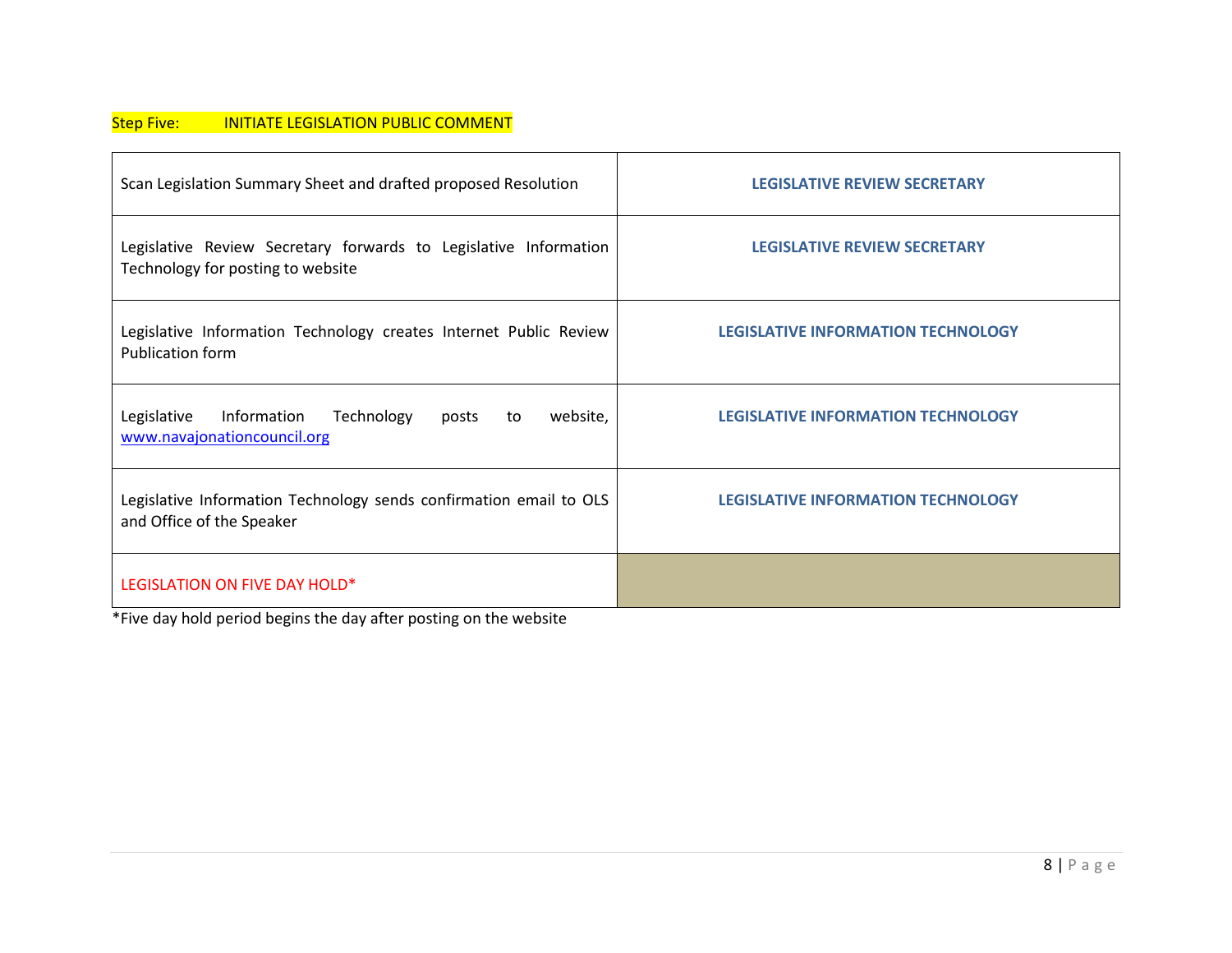#### Step Six: PUBLIC COMMENT REVIEW PROCESS

| Executive Branch, a chapter government, and the public may provide<br>comments. Chapter comment submission shall be through a properly<br>delegated elected official or through a certified chapter resolution                                                                             | <b>EXECUTIVE BRANCH, NAVAJO NATION CHAPTERS or PUBLIC</b>                        |
|--------------------------------------------------------------------------------------------------------------------------------------------------------------------------------------------------------------------------------------------------------------------------------------------|----------------------------------------------------------------------------------|
| Digital comments may be e-mailed to comments@navajo-nsn.gov<br>Written comments may be mailed to:<br>Executive Director, Office of Legislative Services, P.O. Box 3390,<br>Window Rock, AZ 86515<br>Fax #: (928) 871-7259                                                                  |                                                                                  |
| At conclusion of five day comment period, OLS will compile comments<br>submitted and prepare comment review sheet                                                                                                                                                                          | <b>LEGISLATIVE POLICY ANALYST</b>                                                |
| If comments are received, OLS Director and Legislative Policy Analyst,<br>in consultation with OLC, shall prepare a written comment analysis.<br>Analysis may include recommendations to be affixed to the Legislation<br>for consideration by the standing committee(s) and the Council.* | OFFICE OF LEGISLATIVE SERVICES DIRECTOR and LEGISLATIVE<br><b>POLICY ANALYST</b> |
| OLS Director signs the comment review report                                                                                                                                                                                                                                               | <b>OFFICE OF LEGISLATIVE DIRECTOR</b>                                            |
| Legislative Review Secretary attaches the Internet Public Review<br>Publication & Summary to the Legislation                                                                                                                                                                               | <b>LEGISLATIVE REVIEW SECRETARY</b>                                              |
| * The comment analysis shall not constitute legal advice but used to synthesis comment period information.                                                                                                                                                                                 |                                                                                  |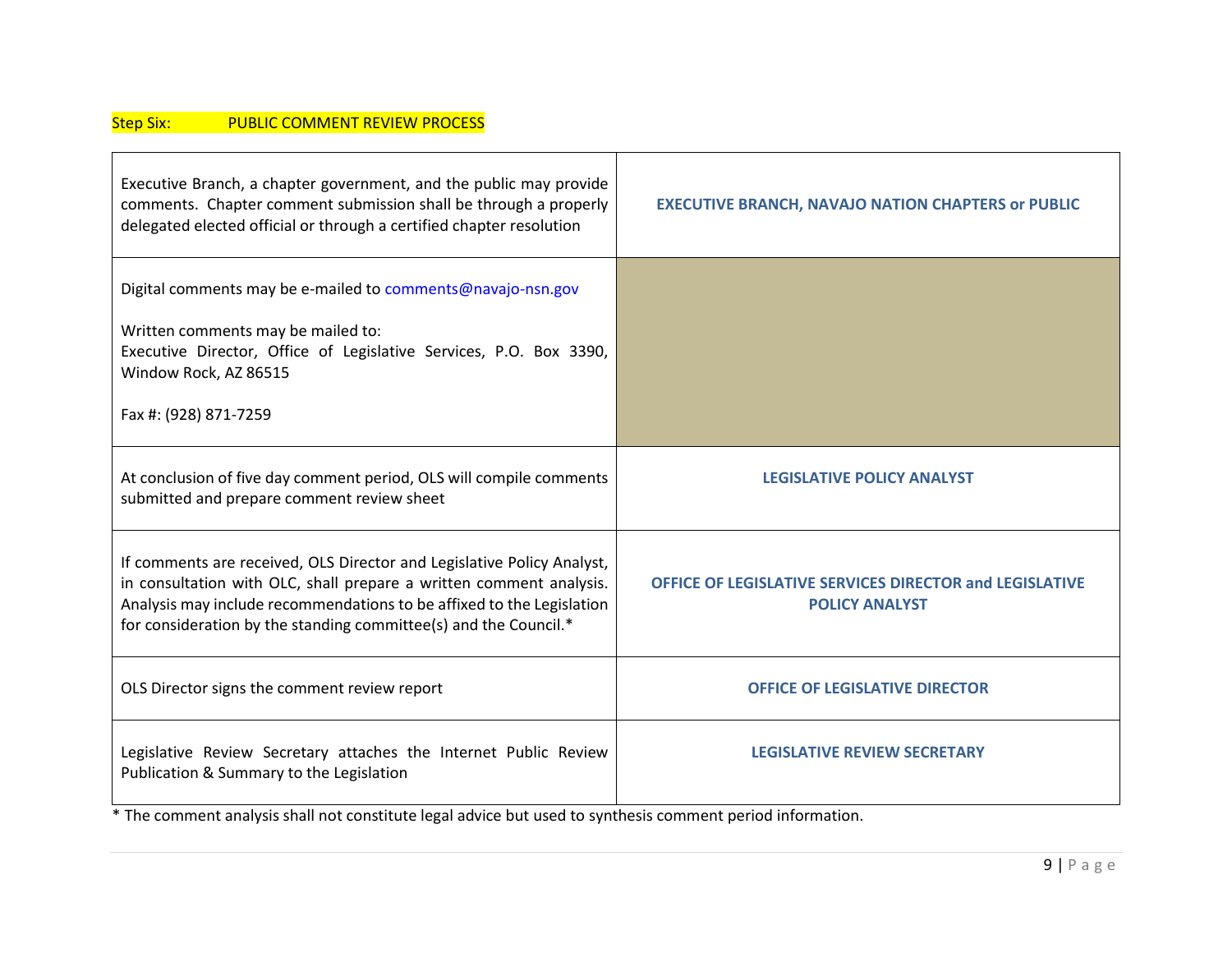#### Step Seven: STANDING COMMITTEE ASSIGNMENTS

DEPENDING ON LEGISLATION, ASSIGNMENT MAY BE MADE TO THE FOLLOWING STANDING COMMITTEES (Budget and Finance; Health, Education and Human Services; Law and Order; Naabik'iyati'; Resources and Development)

| Legislative Review Secretary emails and assigns Legislation to<br>Legislative Advisor, Legislative Reporter, Committee Chairperson, and<br>Sponsor                                                                                                                                                                                                                                                                      | <b>LEGISLATIVE REVIEW SECRETARY</b>                 |
|-------------------------------------------------------------------------------------------------------------------------------------------------------------------------------------------------------------------------------------------------------------------------------------------------------------------------------------------------------------------------------------------------------------------------|-----------------------------------------------------|
| Legislative Advisor in consultation with Committee Chairperson and<br>Sponsor places legislation on the next meeting agenda                                                                                                                                                                                                                                                                                             | <b>LEGISLATIVE ADVISOR</b>                          |
| Standing Committee convenes and takes action on Legislation                                                                                                                                                                                                                                                                                                                                                             | <b>ASSIGNED STANDING COMMITTEE</b>                  |
| Upon committee action, if not final authority, Legislative Reporter<br>drafts Committee Report with any amendments, failed amendments<br>and directives. Legislative Advisor reviews and finalizes Committee<br>Report.<br>or<br>Upon committee action, if final authority, Legislative Reporter drafts<br>Resolution incorporating amendments and directives. Legislative<br>Advisor reviews and finalizes Resolution. | <b>LEGISLATIVE REPORTER and LEGISLATIVE ADVISOR</b> |
| Committee Report and Resolution are finalized with Committee<br>Chairperson signature                                                                                                                                                                                                                                                                                                                                   | <b>STANDING COMMITTEE CHAIRPERSON</b>               |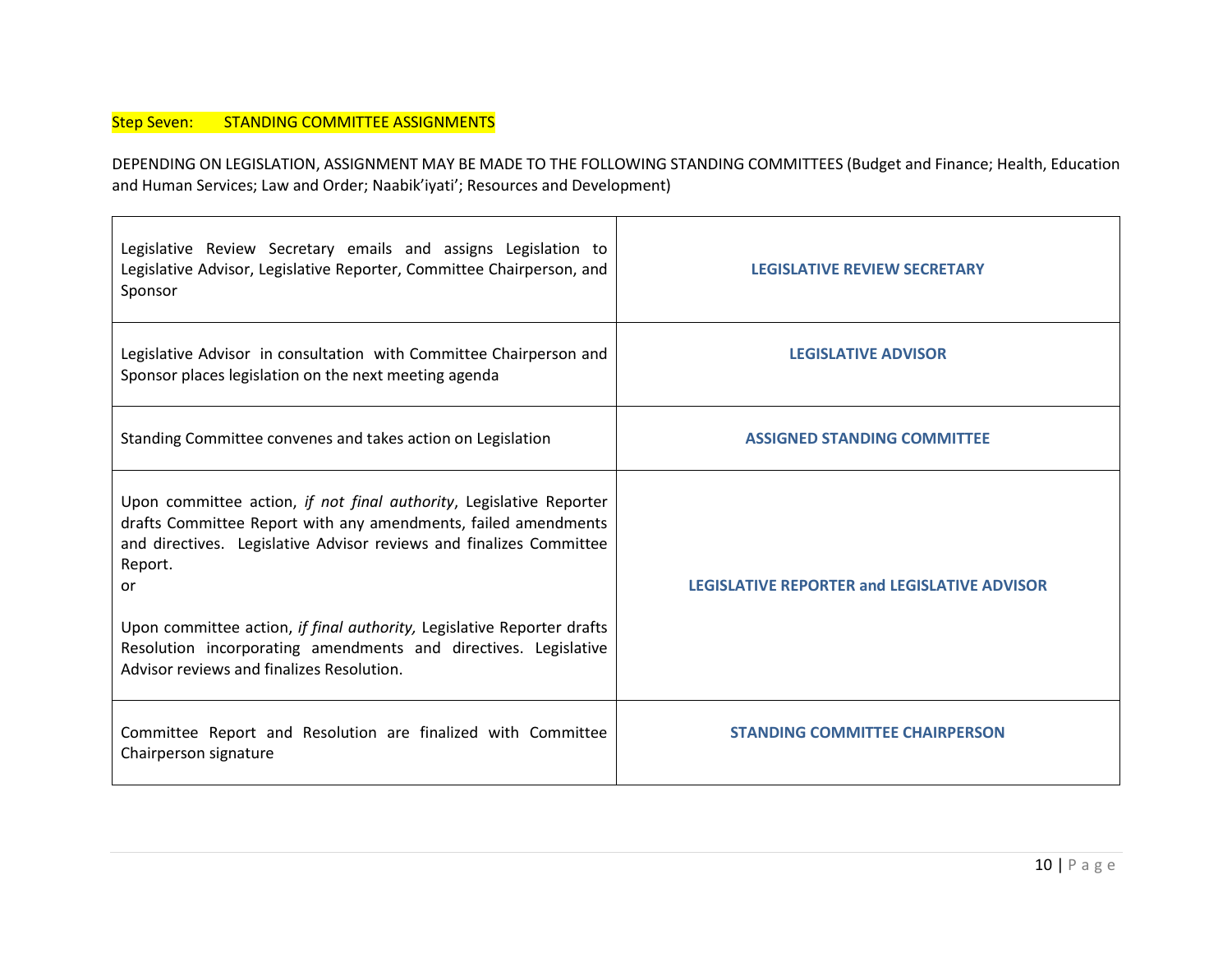| A copy of Committee Report and Resolution is kept in Standing<br>Committee's binder                                                                                                                                                                                                                                                                                                                                  | <b>LEGISLATIVE ADVISOR</b>             |
|----------------------------------------------------------------------------------------------------------------------------------------------------------------------------------------------------------------------------------------------------------------------------------------------------------------------------------------------------------------------------------------------------------------------|----------------------------------------|
| If a Committee Report, the Legislative Review Secretary scans and<br>forwards to next assigned standing committee<br>0r<br>If final authority, Legislative Review Secretary scans and forwards final<br>packet to Legislative Reporter Supervisor for final disposition<br>0r<br>If Legislation goes to Navajo Nation Council (NNC), the Legislative<br>Review Secretary scans and forwards to Navajo Nation Council | <b>LEGISLATIVE REVIEW SECRETARY</b>    |
| Final committee resolution files are maintained and archived by<br>Legislative Reporter Supervisor                                                                                                                                                                                                                                                                                                                   | <b>LEGISLATIVE REPORTER SUPERVISOR</b> |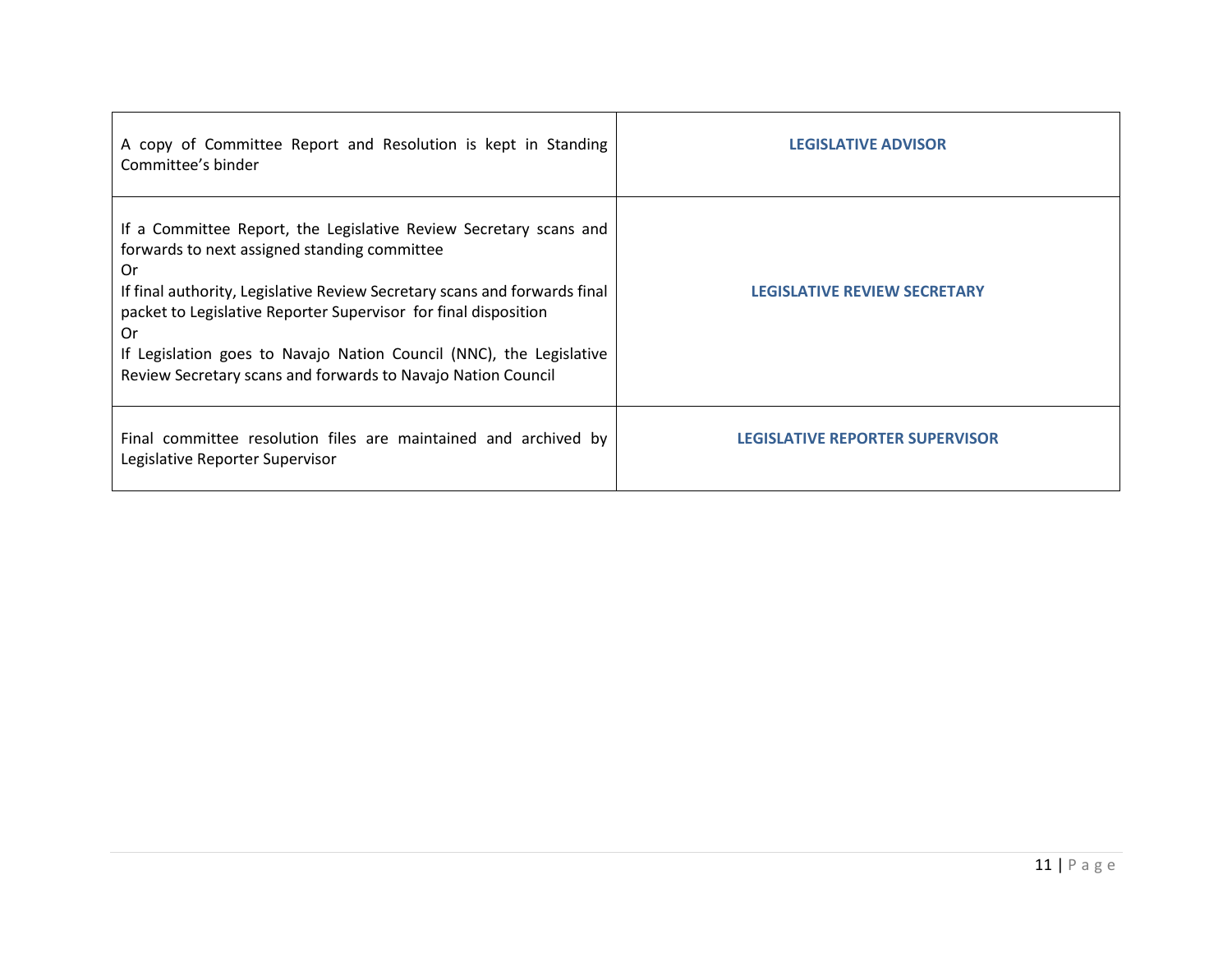#### STEP EIGHT: NAVAJO NATION COUNCIL LEGISLATIVE PROCEDURE

| Legislative Policy Analyst refers Legislation to Navajo Nation Council                                                                                                                                                                                                               | <b>LEGISLATIVE POLICY ANALYST</b>                                                      |
|--------------------------------------------------------------------------------------------------------------------------------------------------------------------------------------------------------------------------------------------------------------------------------------|----------------------------------------------------------------------------------------|
| OLS Director consults with the Speaker and sets up the Navajo Nation<br>Council agenda                                                                                                                                                                                               | OFFICE OF LEGISLATIVE SERVICES DIRECTOR and SPEAKER OF<br><b>NAVAJO NATION COUNCIL</b> |
| The Speaker shall publish the final proposed agenda on the Navajo<br>Nation Council website no less than three (3) calendar days prior to the<br>start of regular sessions and no less than one (1) calendar day prior to<br>the start of special sessions.                          | <b>SPEAKER OF NAVAJO NATION COUNCIL</b>                                                |
| Navajo Nation Council convenes                                                                                                                                                                                                                                                       | <b>SPEAKER OF NAVAJO NATION COUNCIL</b>                                                |
| Legislation called on floor with Motion and Second with debate and<br>potential amendments with final vote                                                                                                                                                                           | <b>NAVAJO NATION COUNCIL</b>                                                           |
| All resolutions enacting new laws or amending existing laws are subject<br>to veto by the President of the Navajo Nation pursuant to 2 N.N.C.<br>§1005 (C)(10) and (11) and override by the Navajo Nation Council,<br>except financial line-item vetoes are not subject to override. |                                                                                        |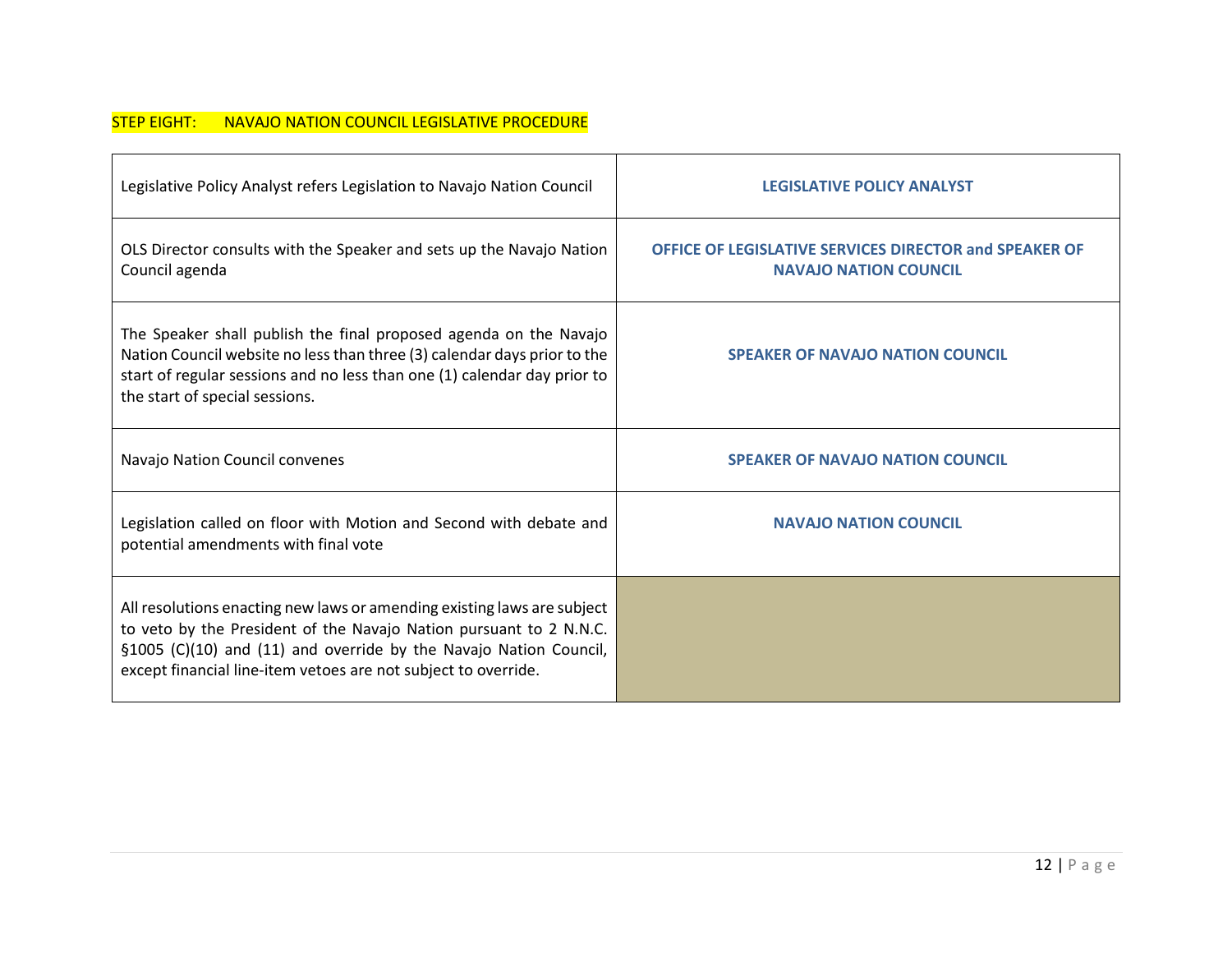| If Legislation does not receive sufficient votes for passage, Legislation<br>shall be deemed permanently eliminated<br>0r<br>If Legislation passes, Resolution may be signed by the Speaker or<br>referred to the President of the Navajo Nation                                                                                                                                                                                                                                                                                                                                                                                                                                                                                                                                                                                                                                                                                                  | <b>NAVAJO NATION COUNCIL</b> |
|---------------------------------------------------------------------------------------------------------------------------------------------------------------------------------------------------------------------------------------------------------------------------------------------------------------------------------------------------------------------------------------------------------------------------------------------------------------------------------------------------------------------------------------------------------------------------------------------------------------------------------------------------------------------------------------------------------------------------------------------------------------------------------------------------------------------------------------------------------------------------------------------------------------------------------------------------|------------------------------|
| 2 N.N.C. §221. Resolutions; Certification; Filing; Codification<br>A. The Speaker of the Navajo Nation Council or Speaker pro tem<br>shall certify the adoption of any resolution of the Navajo<br>Nation Council by signing the same after it is engrossed by the<br>Director of the Office of Legislative Services or his or her<br>designee. Adopted resolutions shall be filed with the Central<br>Records Department of the Navajo Nation and the Legislative<br>Council shall immediately arrange for codification thereof.<br>B. All resolutions that enact new Navajo law or amend existing<br>Navajo law and are adopted by the Navajo Nation Council shall<br>become effective on the day the President of the Navajo<br>Nation signs it into law or the Navajo Nation Council takes<br>action to override the President's veto, unless the Navajo<br>Nation Council specifically authorizes and directs a different<br>effective date. |                              |
| C. All resolutions that do not enact new Navajo law, amend<br>existing Navajo law or make a policy statement and are<br>adopted by the Navajo Nation Council shall become effective<br>upon the certification by the Speaker or Speaker Pro Tem of<br>the Navajo Nation Council. Resolutions that adopt internal<br>policies and procedures of the Navajo Nation Council shall<br>become effective upon certification by the Speaker or Speaker<br>Pro Tem.                                                                                                                                                                                                                                                                                                                                                                                                                                                                                       |                              |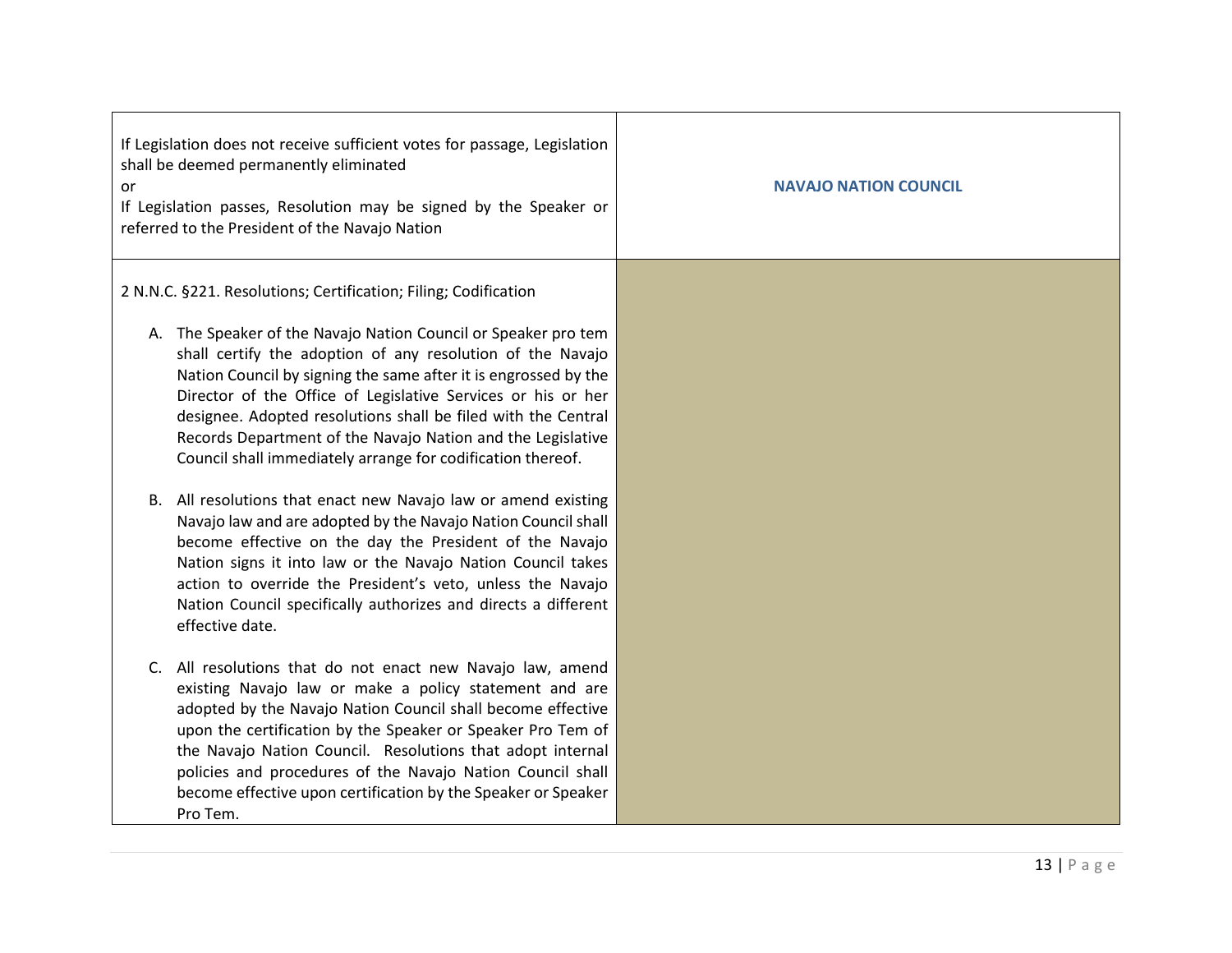| Office of the President has ten days for review and decision on<br>Legislation                                                             | <b>PRESIDENT OF THE NAVAJO NATION</b>   |
|--------------------------------------------------------------------------------------------------------------------------------------------|-----------------------------------------|
| If President signs Legislation, Legislation become law<br>or<br>If President vetoes legislation, refer to Step 9, Veto Legislative Process | <b>PRESIDENT OF THE NAVAJO NATION</b>   |
| Enacted Legislation is returned to Legislative Reporter Supervisor for<br>final disposition                                                | <b>LEGISLATIVE REPORTER SUPERVISIOR</b> |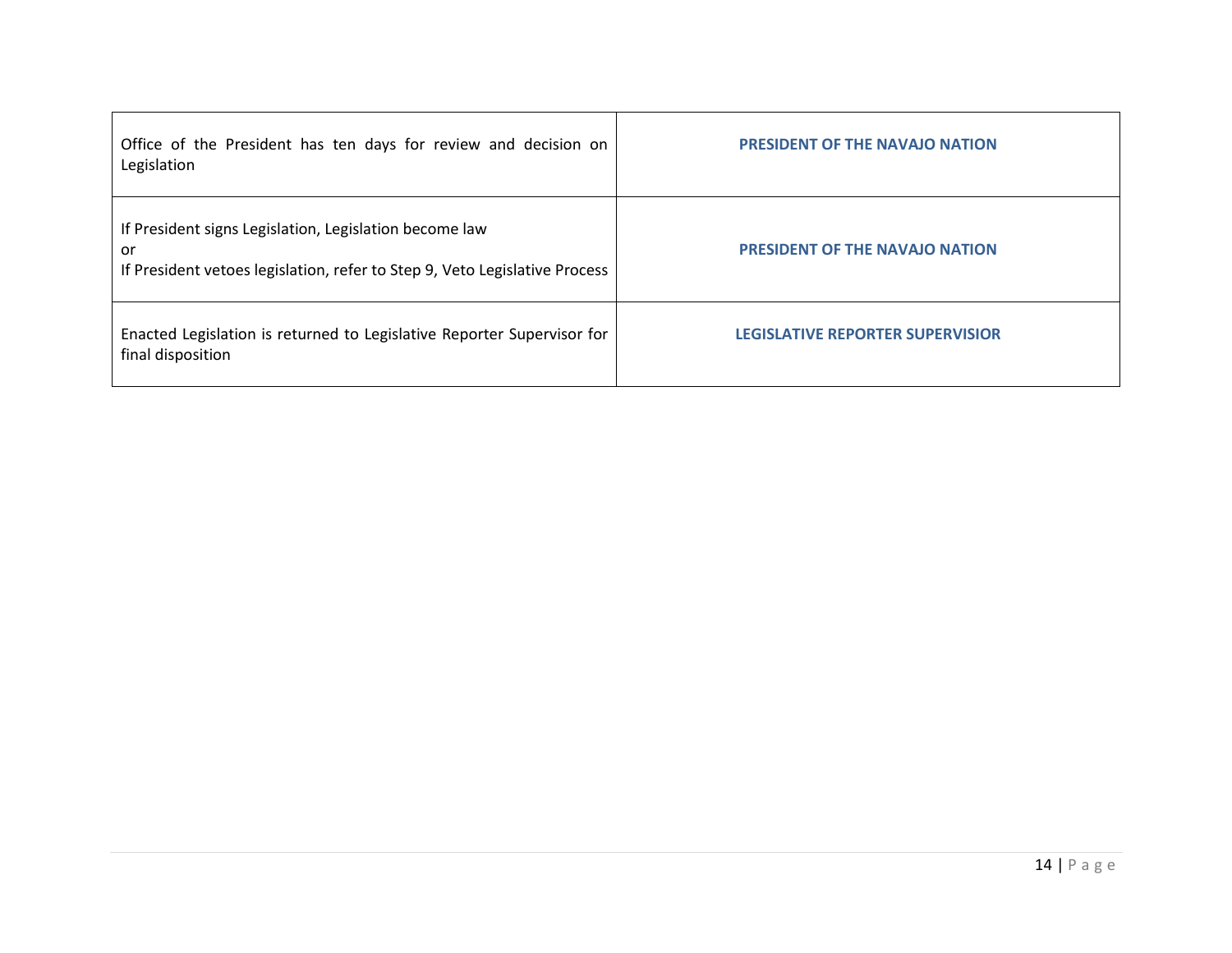#### STEP NINE: **VETOED LEGISLATION PROCEDURE**

| <b>STEP ONE:</b>                                                                                               | <b>DRAFTING LEGISLATION</b>                 | <b>PAGE 4</b>     |
|----------------------------------------------------------------------------------------------------------------|---------------------------------------------|-------------------|
| STEP TWO:<br><b>INTAKE</b>                                                                                     | OFFICE OF LEGISLATIVE SERVICES LEGISLATION  | <b>PAGE 5</b>     |
| <b>STEP THREE:</b>                                                                                             | <b>OFFICE OF THE SPEAKER REVIEW</b>         | <b>PAGE 6</b>     |
| <b>STEP FOUR:</b>                                                                                              | <b>DIGITAL DISTRIBUTION OF LEGISLATION</b>  | <b>PAGE 7</b>     |
| <b>STEP FIVE:</b>                                                                                              | <b>INITIATE LEGISLATION PUBLIC COMMENT</b>  | <b>PAGE 8</b>     |
| <b>STEP SIX:</b>                                                                                               | COMPLETE PUBLIC COMMENT REVIEW PROCESS      | <b>PAGE 9</b>     |
| STEP SEVEN:                                                                                                    | STANDING COMMITTEE ASSIGNMENTS              | <b>PAGE 10-11</b> |
| A vetoed resolution shall first be submitted to Naabik'iyati' Committee<br>before consideration by the Council |                                             |                   |
| <b>STEP EIGHT:</b>                                                                                             | NAVAJO NATION COUNCIL LEGISLATIVE PROCEDURE | <b>PAGE 12-14</b> |
| Approved override is not subject to President review                                                           |                                             |                   |